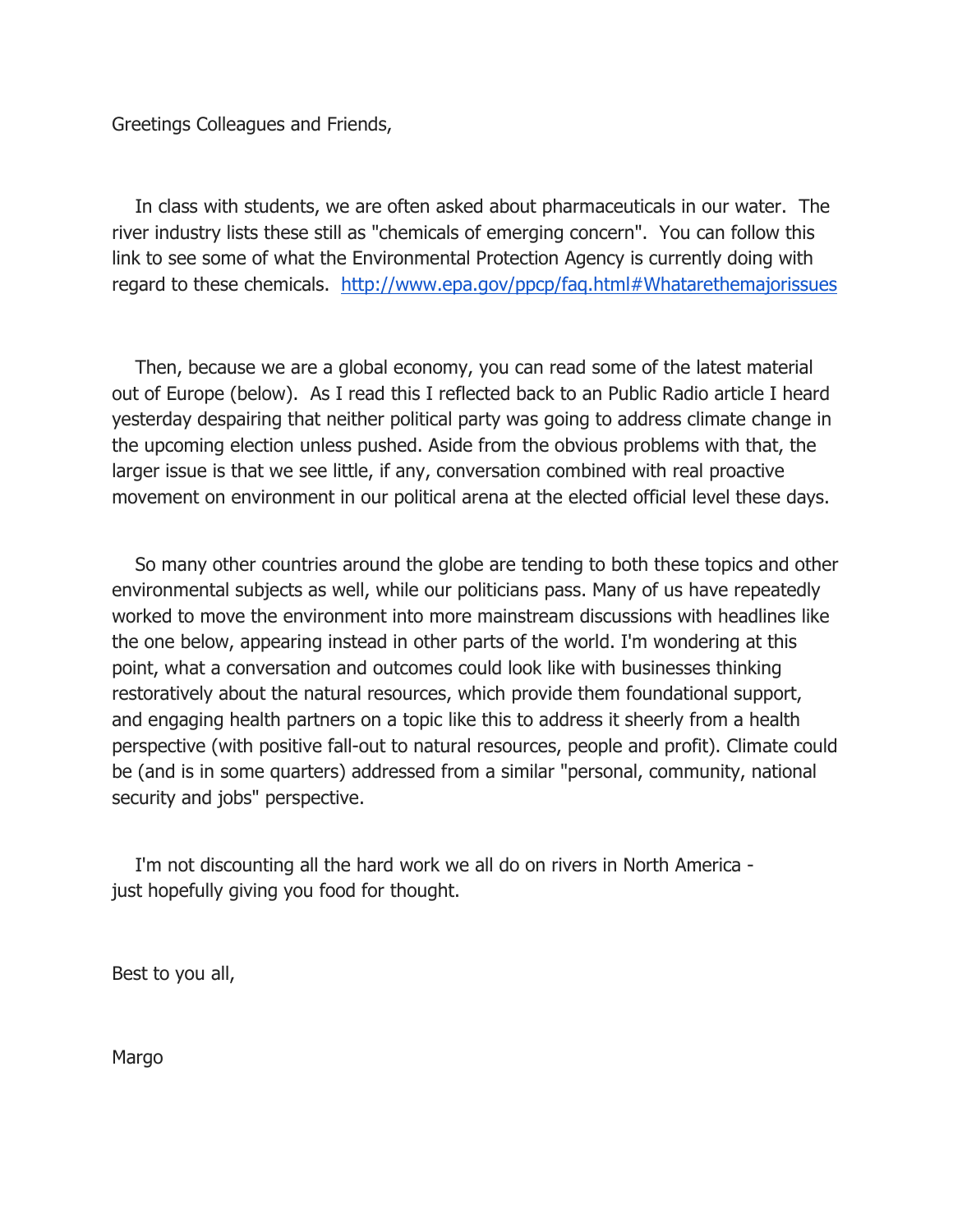Margo Farnsworth Screendoor Consulting Adjunct Faculty, Lipscomb University Institute for Sustainable Practices 615-478-4889

## Europe to target pharmaceutical pollution with new water quality rules

by ClickGreen staff. Published Tue 31 Jan 2012 16:05

The European Commission has unveiled a new set of water pollution rules, which will for the first time include certain pharmaceutical products.

The Commission is proposing to add 15 chemicals to the list of 33 pollutants that are currently monitored and controlled in EU surface waters.

The popular pain-relieving drug Diclofenac is one of three pharmaceuticals to be put on the European water watch-list, which law-makers say is another step towards improving the quality of rivers, lakes and coastal waters.

The 15 substances include industrial chemicals as well as compounds used in biocides and plant protection products. They have been selected on the basis of scientific evidence that they may pose a significant risk to health.

Environment Commissioner Janez Potočnik said: "Water pollution is one of the environmental worries most frequently cited by EU citizens. I welcome this advance as it is clearly answering people's expectations.

"These 15 additional chemicals need to be monitored and controlled to ensure they don't pose a risk to the environment or human health."

The update will be achieved through a revision of the Directive on priority substances in the field of water quality. The newly proposed substances are the outcome of a review that considered the risks posed by some 2000 substances according to their levels in surface waters, and their hazardousness, production and use.

For six of the 15 new priority substances the classification proposed would require their emissions to water to be phased out within 20 years. The proposal also includes stricter standards for four currently controlled substances, and a requirement to phase out the emissions of two others already on the list.

The proposed 15 additional priority substances are: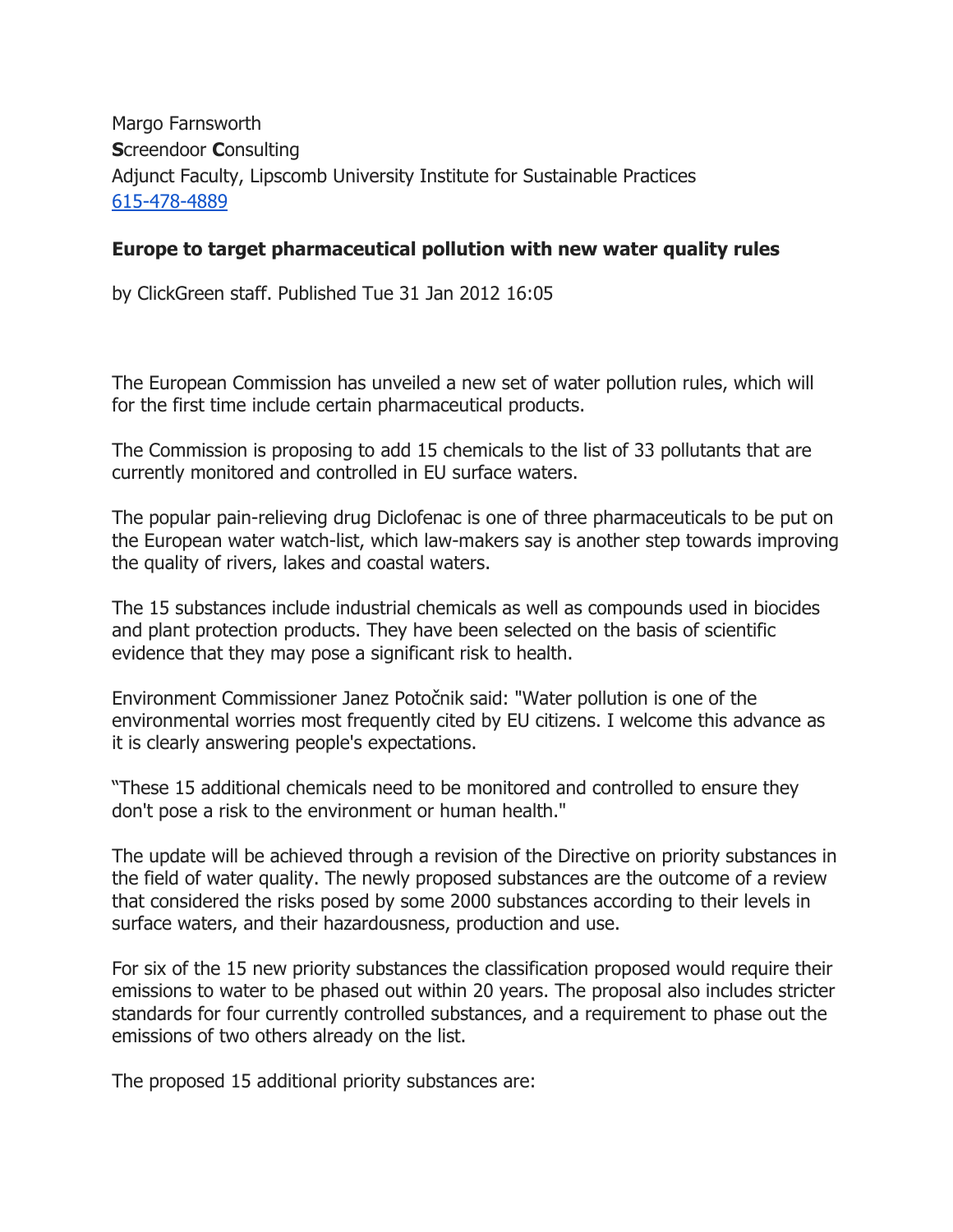\* Plant protection product substances: Aclonifen, Bifenox, Cypermethrin, Dicofol, Heptachlor, Quinoxyfen

\* Substances used in biocidal products: Cybutryne, Dichlorvos, Terbutryn

\* Industrial chemicals: Perfluorooctane sulfonic acid (PFOS), Hexabromocyclododecane (HBCDD)

\* Combustion by-products: Dioxin and Dioxin-Like PCBs

\* Pharmaceutical substances: 17 alpha-ethinylestradiol (EE2), 17 beta-estradiol (E2), Diclofenac

Pharmaceuticals are proposed for the first time. The proposal does not put into question the medicinal value of these substances, but addresses the potential harmful effects of their presence in the aquatic environment.

Concentrations above the proposed standards can affect fish health, reducing successful reproduction, for example, and harming other living organisms. Our awareness of the impact of pharmaceuticals in the environment has grown considerably in recent years, and the proposal is based on the latest scientific knowledge.

The Commission also proposes improvements to the monitoring and reporting of chemical pollutants in water, as well as a mechanism to obtain better information on the concentrations of other pollutants that might need to be controlled in the future at EU level. The Commission proposal is accompanied by a report to the European Parliament and Council on the outcome of the review of the existing list of controlled substances.

## Give good people good information and they'll do good things.

(If you've just received this single newsletter, it may be because I thought you'd be interested in this particular subject. You may or may not get others. If you want on my list regularly, e-mail me. If you want off my list, e-mail me. Thanks!)

--

Susan Morley, Pharm.D. Assistant Professor Department of Pharmacy Practice Lipscomb University College of Pharmacy 615-966-7150